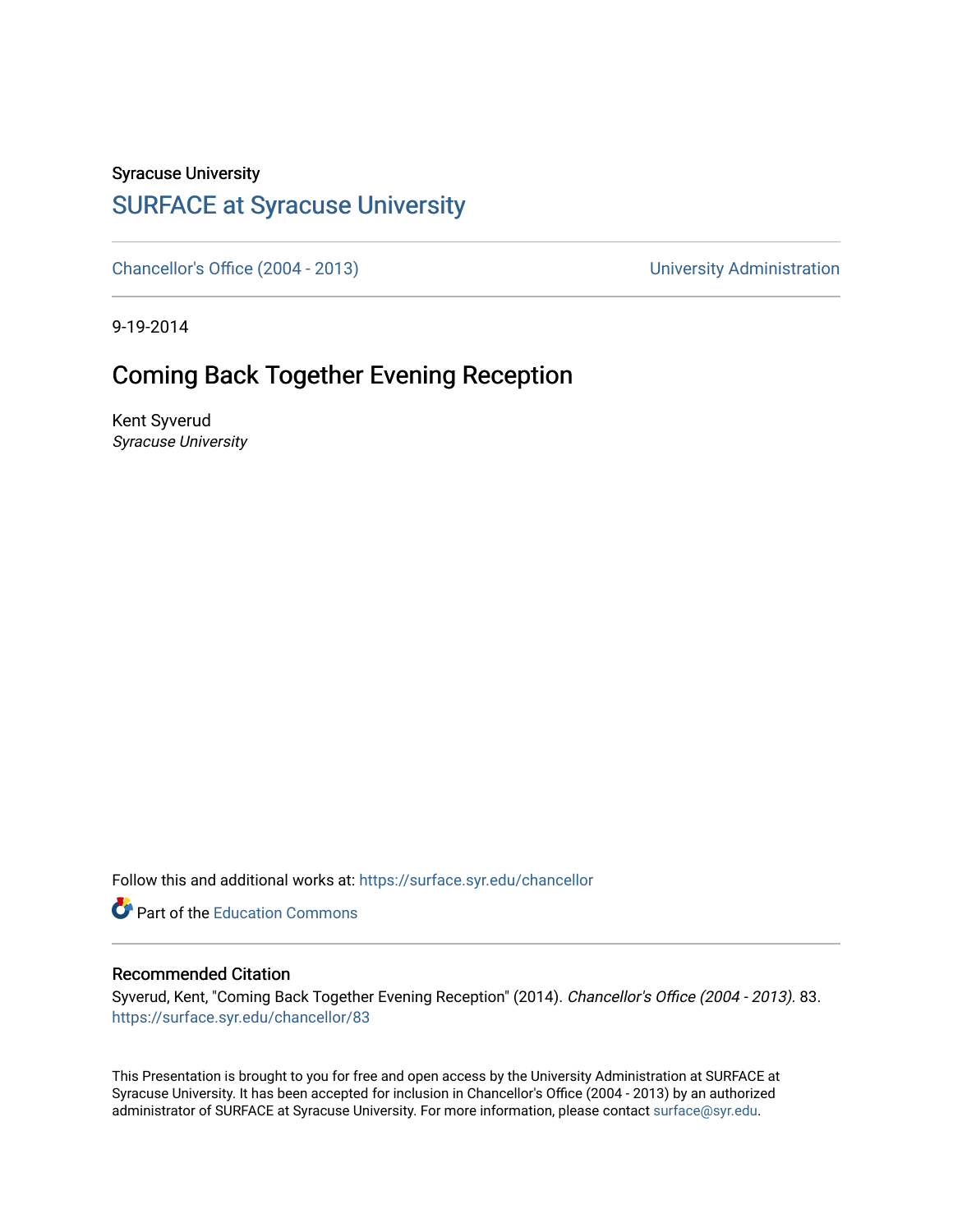# **Syracuse University**

Remarks by Chancellor Kent Syverud Delivered on Friday, September 19, 2014 Location: Laura H. Milton Atrium Remarks: Coming Back Together Evening Reception

> *The Chancellor was introduced by Vice President, Office of Program Development, Larry Martin*

Thank you, Larry. I would just like to start by acknowledging the great work you and your staff have done in putting together this reunion weekend, including:

Miguel A. Sapp, executive director, development and alumni relations

- Angela Morales-Patterson, manager of alumni programs
- Susan Blanca, administrative specialist
- Maliz Mahop, student work study
- and Diorra Simone Cole
- Thank you also to Campus Catering.

I also would like to especially thank our two alumni co-chairs for CBT weekend, Reinaldo Pascual and Kim Blackwell; and our student cochairs, Chantal M. Felice and Anthony Herbert. They have worked hard to organize a memorable weekend, and this turnout strongly suggests their efforts have paid off.

In fact, the response to this year's invitation was so enthusiastic that this reception in past years has been held at the Chancellor's House. Due to the enthusiastic response to this year's invitation, we moved the location here to the beautiful Laura H. Milton Atrium. So thank you all for being with us.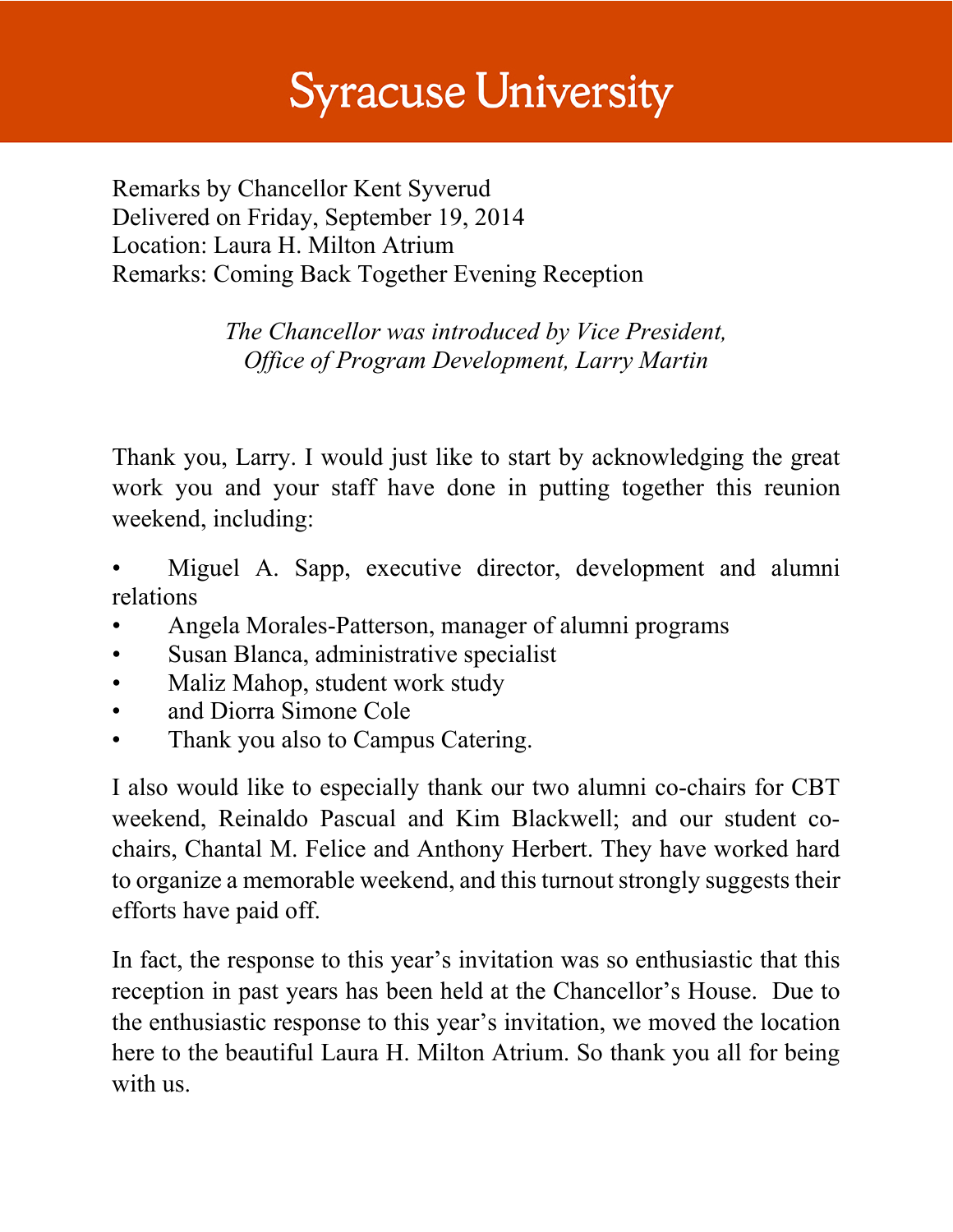It is especially great to see so many alumni and students together, because CBT is not just about celebrating the past. It is also about building connections between past and present. So I urge students to take advantage of the opportunity to get to know these amazing alumni. Learn from them and take inspiration from them.

And alumni, get to know these students. Mentor and encourage them. Someday they will be where you are now, reaching out to and inspiring future generations of students and alumni. That cycle of support is one of the great things about Syracuse, and it is what makes CBT such a distinctive tradition.

In that spirit of connectedness, I would like to share just briefly what I see as some of our key priorities to make Syracuse the best university it can be. The first is to ensure that every student who comes here gets an outstanding educational experience. That starts with building an unrivalled College of Arts and Sciences—a college that affords a distinctive, broad, and deep education in the liberal arts and sciences to all of our students.

Second, we need to empower research excellence. I believe we do that by promoting faculty-student collaboration across disciplines, faculties, departments, and schools.

Third, we must embrace change, because with change comes opportunity. Syracuse has a long history as a place of innovation, and Coming Back Together is a perfect example of that legacy.

Finally, I think we must work to become the best university for veterans. I know all of you here share Syracuse's commitment to empowering opportunity through education. This goal takes on additional significance when you consider that today's military is more diverse than ever. We